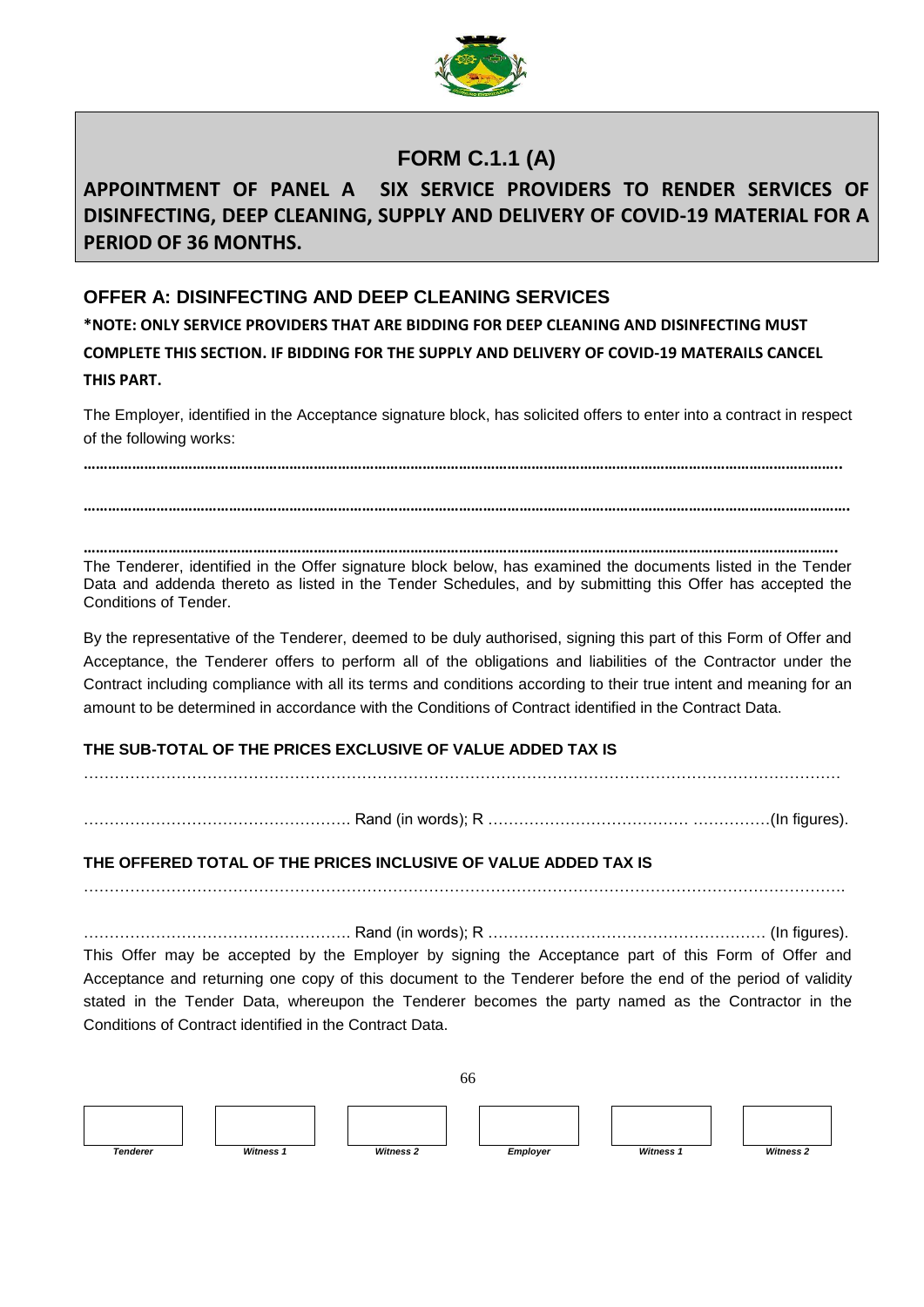| Signature(s)                   |                                    |      |
|--------------------------------|------------------------------------|------|
| Name(s)                        |                                    |      |
| Capacity                       |                                    |      |
| For the tenderer               |                                    |      |
|                                | (Name and address of organisation) |      |
| Name & Signature<br>Of Witness |                                    |      |
|                                | Name                               | Date |

**The Second Second** 

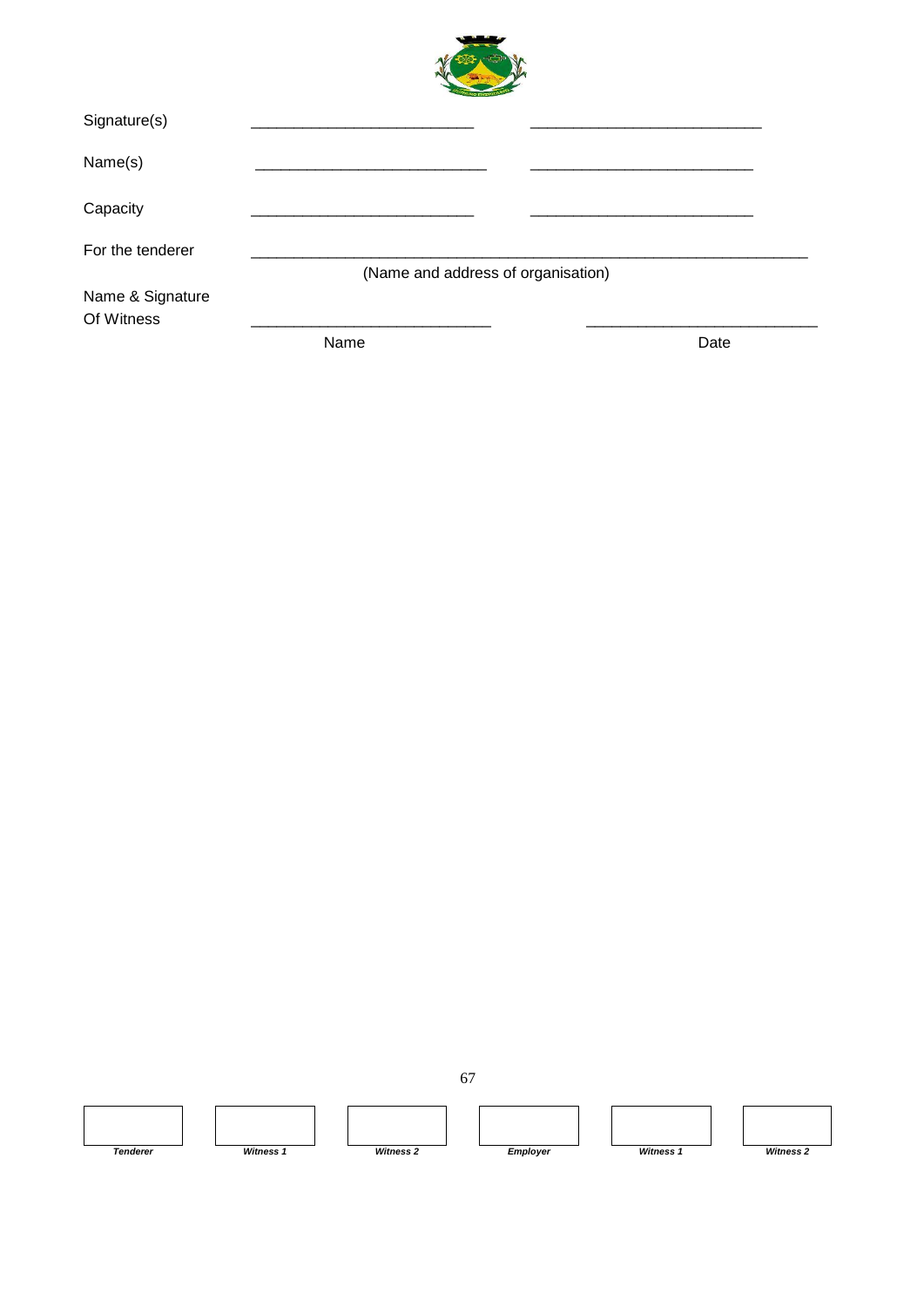

# **FORM C.1.1 (B)**

# **APPOINTMENT OF PANEL OF SIX SERVICE PROVIDERS TO RENDER SERVICES OF DISINFECTING, DEEP CLEANING, SUPPLY AND DELIVERY OF COVID-19 MATERIAL FOR A PERIOD OF 36 MONTHS.**

## **OFFER B: SUPPLY AND DELIVERY OF COVID-19 MATERIALS**

**\*NOTE: ONLY SERVICE PROVIDERS THAT ARE BIDDING FOR THE SUPPLY AND DELIVERY OF COVID-19 MATERAILS MUST COMPLETE THIS SECTION. IF ONLY BIDDING FOR DEEP CLEANING AND DISINFECTING SERVICES MARK NOT APPLICABLE** 

The Employer, identified in the Acceptance signature block, has solicited offers to enter into a contract in respect of the following works:

………………………………………………………………………………………………………………………………… ………………………………………………………………………………………………………………………………….

………………………………………………………………………………………………………………………………….

The Tenderer, identified in the Offer signature block below, has examined the documents listed in the Tender Data and addenda thereto as listed in the Tender Schedules, and by submitting this Offer has accepted the Conditions of Tender.

By the representative of the Tenderer, deemed to be duly authorised, signing this part of this Form of Offer and Acceptance, the Tenderer offers to perform all of the obligations and liabilities of the Contractor under the Contract including compliance with all its terms and conditions according to their true intent and meaning for an amount to be determined in accordance with the Conditions of Contract identified in the Contract Data.

## **THE SUB-TOTAL OF THE PRICES EXCLUSIVE OF VALUE ADDED TAX IS**

| figures).                                                       |  |    |  |  |  |  |
|-----------------------------------------------------------------|--|----|--|--|--|--|
| THE OFFERED TOTAL OF THE PRICES INCLUSIVE OF VALUE ADDED TAX IS |  |    |  |  |  |  |
|                                                                 |  |    |  |  |  |  |
|                                                                 |  | 68 |  |  |  |  |
|                                                                 |  |    |  |  |  |  |

*Tenderer Witness 1 Witness 2 Employer Witness 1 Witness 2*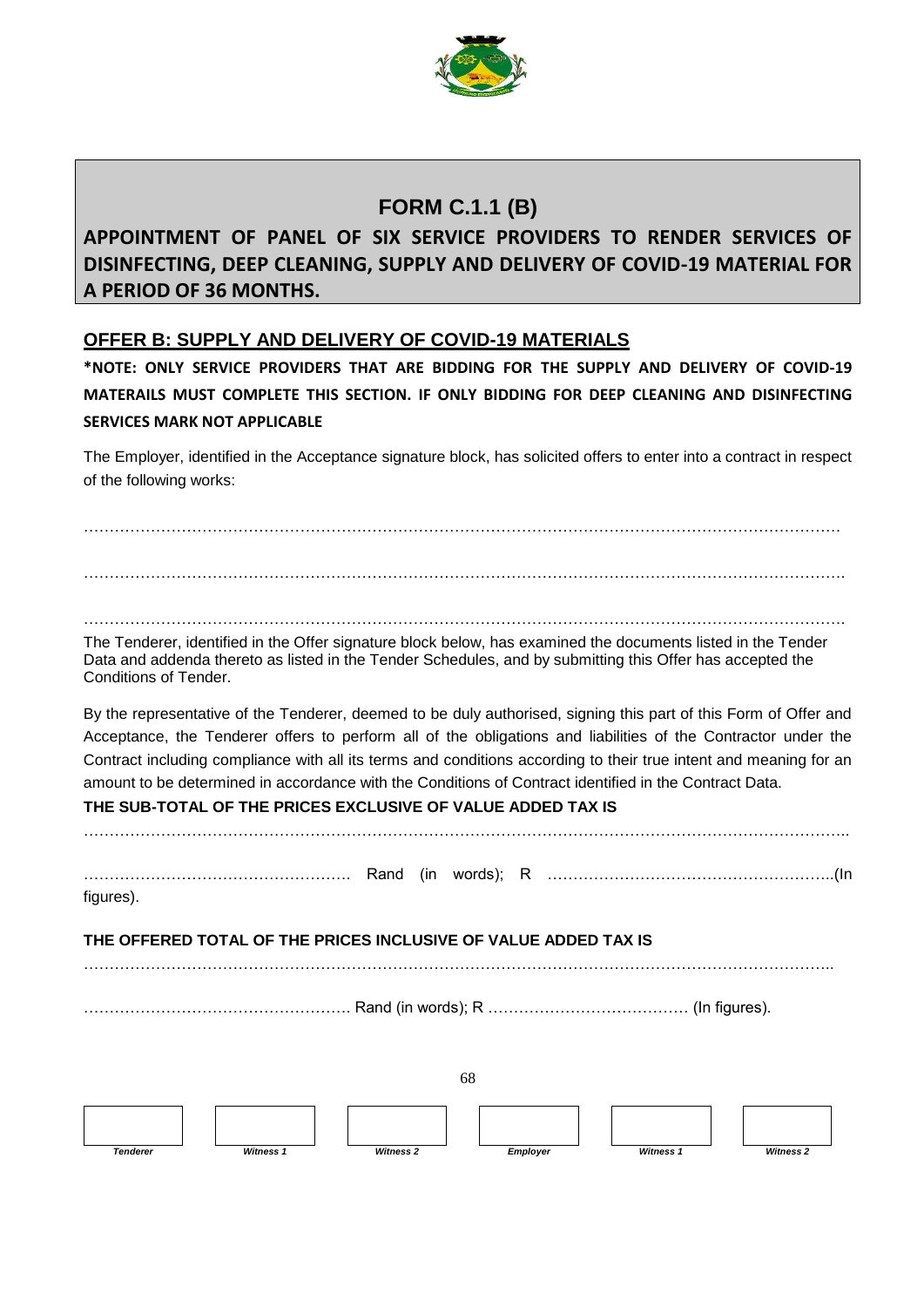

This Offer may be accepted by the Employer by signing the Acceptance part of this Form of Offer and Acceptance and returning one copy of this document to the Tenderer before the end of the period of validity stated in the Tender Data, whereupon the Tenderer becomes the party named as the Contractor in the Conditions of Contract identified in the Contract Data.

| Signature(s)                   |                                    |      |
|--------------------------------|------------------------------------|------|
| Name(s)                        |                                    |      |
| Capacity                       |                                    |      |
| For the tenderer               |                                    |      |
| Name & Signature<br>Of Witness | (Name and address of organisation) |      |
|                                | Name                               | Date |

#### **ACCEPTANCE**

By signing this part of this Form of Offer and Acceptance, the Employer identified below accepts the Tenderer's Offer. In consideration thereof, the Employer shall pay the Contractor the amount due in accordance with the Conditions of Contract identified in the Contract Data. Acceptance of the Tenderer's Offer shall form an agreement between the Employer and the Tenderer upon the terms and conditions contained in this Agreement and in the Contract that is the subject of this Agreement.

The terms of the contract are contained in:

- Part 1 Agreements and Contract Data (which includes this Agreement)
- Part 2 Pricing Data
- Part 3 Scope of Work
- Part 4 Additional Documentation

and drawings and documents or parts thereof, which may be incorporated by reference into Parts 1 to 4 above.

Deviations from and amendments to the documents listed in the Tender Data and any addenda thereto listed in the Tender Schedules as well as any changes to the terms of the Offer agreed by the Tenderer and the Employer during this process of offer and acceptance, are contained in the Schedule of Deviations attached to and forming part of this Agreement. No amendments to or deviations from said documents are valid unless contained in this Schedule, which must be duly signed by the authorised representative(s) of both parties.

The Tenderer shall within two weeks after receiving a completed copy of this Agreement, including the Schedule of Deviations (if any), contact the Employer's agent (whose details are given in the Contract Data) to arrange the delivery of any bonds, guarantees, proof of insurance and any other documentation to be provided in terms of the Conditions of Contract identified in the Contract Data at or just after the date this Agreement comes into effect. Failure to fulfil any of these obligations in accordance with those terms shall constitute a repudiation of

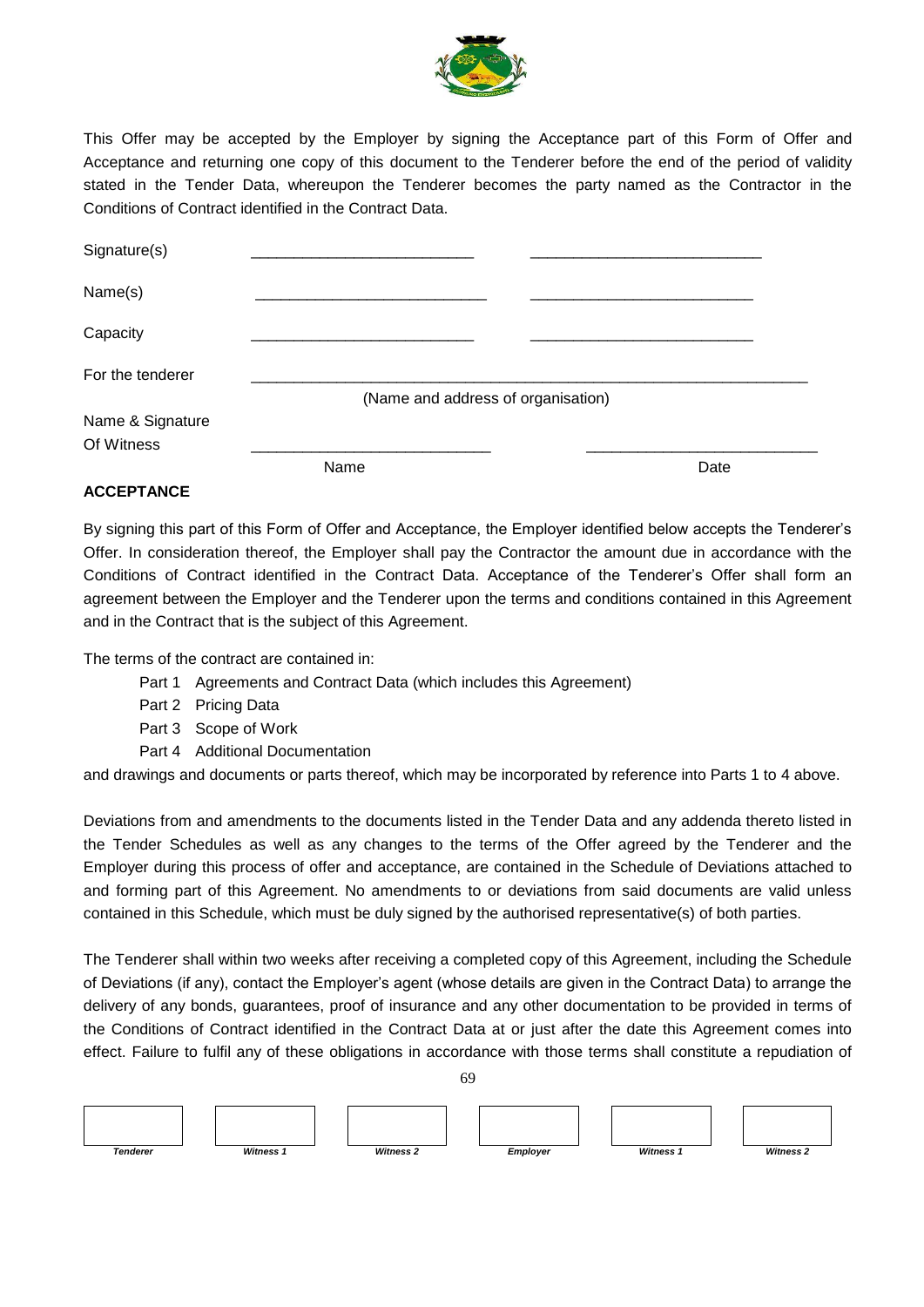

this Agreement.

Notwithstanding anything contained herein, this Agreement comes into effect on the date when the Tenderer receives one fully completed original copy of this document, including the Schedule of Deviations (if any). Unless the Tenderer (now Contractor) within five days of the date of such receipt notifies the Employer in writing of any reason why he cannot accept the contents of this Agreement, this Agreement shall constitute a binding contract between the parties.

Signature(s) Name(s) \_\_\_\_\_\_\_\_\_\_\_\_\_\_\_\_\_\_\_\_\_\_\_\_\_\_ \_\_\_\_\_\_\_\_\_\_\_\_\_\_\_\_\_\_\_\_\_\_\_\_\_\_\_ Capacity \_\_\_\_\_\_\_\_\_\_\_\_\_\_\_\_\_\_\_\_\_\_\_\_\_\_ \_\_\_\_\_\_\_\_\_\_\_\_\_\_\_\_\_\_\_\_\_\_\_\_\_\_\_ For the tenderer (Name and address of organisation)

Name & Signature Of Witness \_\_\_\_\_\_\_\_\_\_\_\_\_\_\_\_\_\_\_\_\_\_\_\_\_\_\_\_ \_\_\_\_\_\_\_\_\_\_\_\_\_\_\_\_\_\_\_\_\_\_\_\_\_\_\_

Name Date Date Date

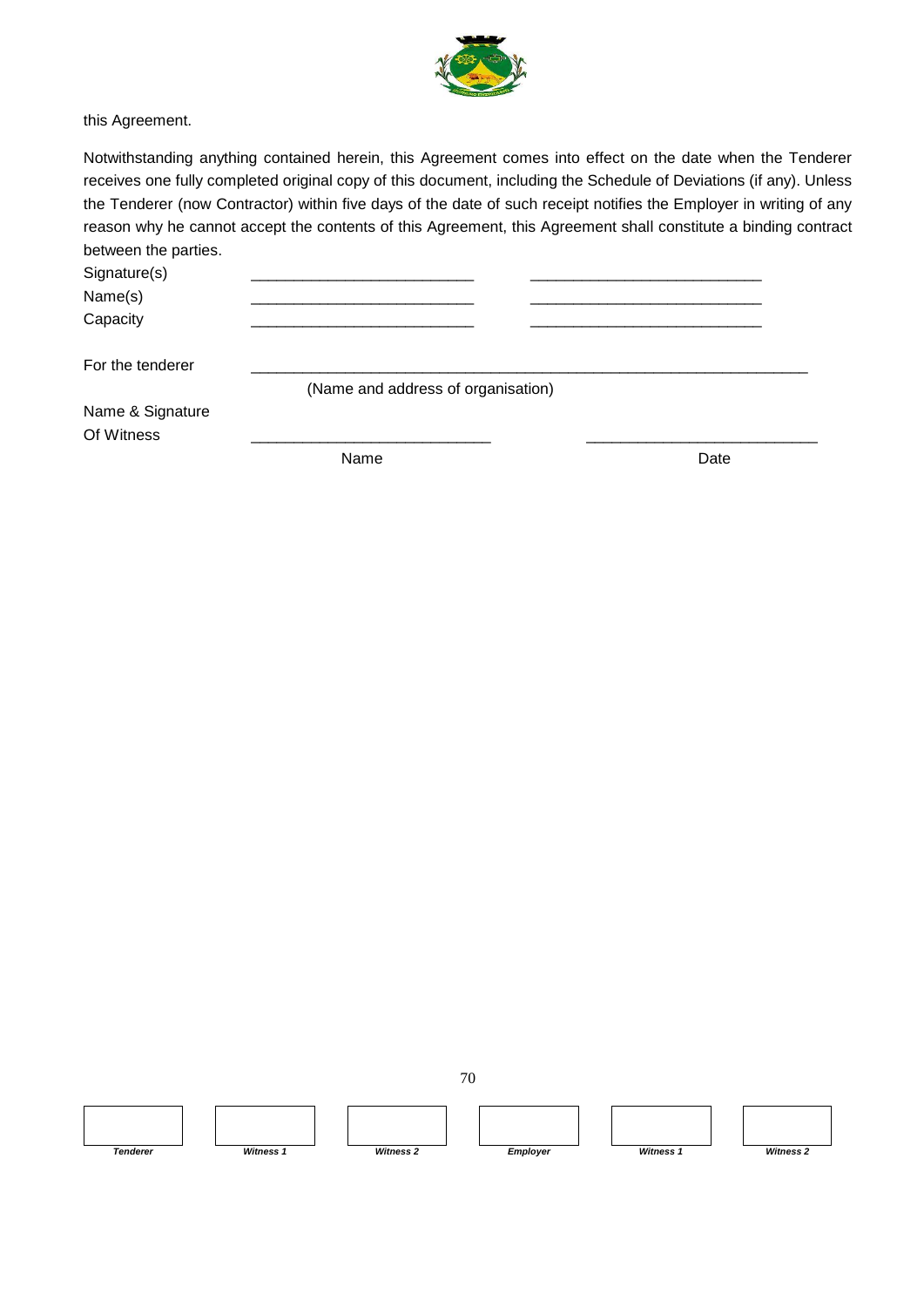

# **SCHEDULE OF DEVIATIONS**

#### **Notes:**

- 1. The extent of deviations from the tender documents issued by the Employer prior to the tender closing date is limited to those permitted in terms of the Conditions of Tender.
- 2. A Tenderer's covering letter shall not be included in the final contract document. Should any matter in such letter, which constitutes a deviation as aforesaid become the subject of agreements reached during the process of Offer and Acceptance, the outcome of such agreement shall be recorded here.
- 3. Any other matter arising from the process of offer and acceptance either as a confirmation, clarification or change to the tender documents and which it is agreed by the Parties becomes an obligation of the contract, shall also be recorded here.
- 4. Any change or addition to the tender documents arising from the above agreements and recorded here, shall also be incorporated into the final draft of the Contract.

| $\overline{\mathbf{1}}$ |                                                                                                                                                                                                                                |  |    |  |  |  |
|-------------------------|--------------------------------------------------------------------------------------------------------------------------------------------------------------------------------------------------------------------------------|--|----|--|--|--|
|                         |                                                                                                                                                                                                                                |  |    |  |  |  |
| $\overline{2}$          |                                                                                                                                                                                                                                |  |    |  |  |  |
|                         |                                                                                                                                                                                                                                |  |    |  |  |  |
| 3                       |                                                                                                                                                                                                                                |  |    |  |  |  |
|                         | Details experience and the contract of the contract of the contract of the contract of the contract of the contract of the contract of the contract of the contract of the contract of the contract of the contract of the con |  |    |  |  |  |
| 4                       |                                                                                                                                                                                                                                |  |    |  |  |  |
|                         |                                                                                                                                                                                                                                |  |    |  |  |  |
| 5                       |                                                                                                                                                                                                                                |  |    |  |  |  |
|                         |                                                                                                                                                                                                                                |  |    |  |  |  |
| 6                       |                                                                                                                                                                                                                                |  |    |  |  |  |
|                         | Details experience and the contract of the contract of the contract of the contract of the contract of the contract of the contract of the contract of the contract of the contract of the contract of the contract of the con |  |    |  |  |  |
|                         |                                                                                                                                                                                                                                |  |    |  |  |  |
|                         |                                                                                                                                                                                                                                |  | 71 |  |  |  |
|                         |                                                                                                                                                                                                                                |  |    |  |  |  |

*Tenderer Witness 1 Witness 2 Employer Witness 1 Witness 2*